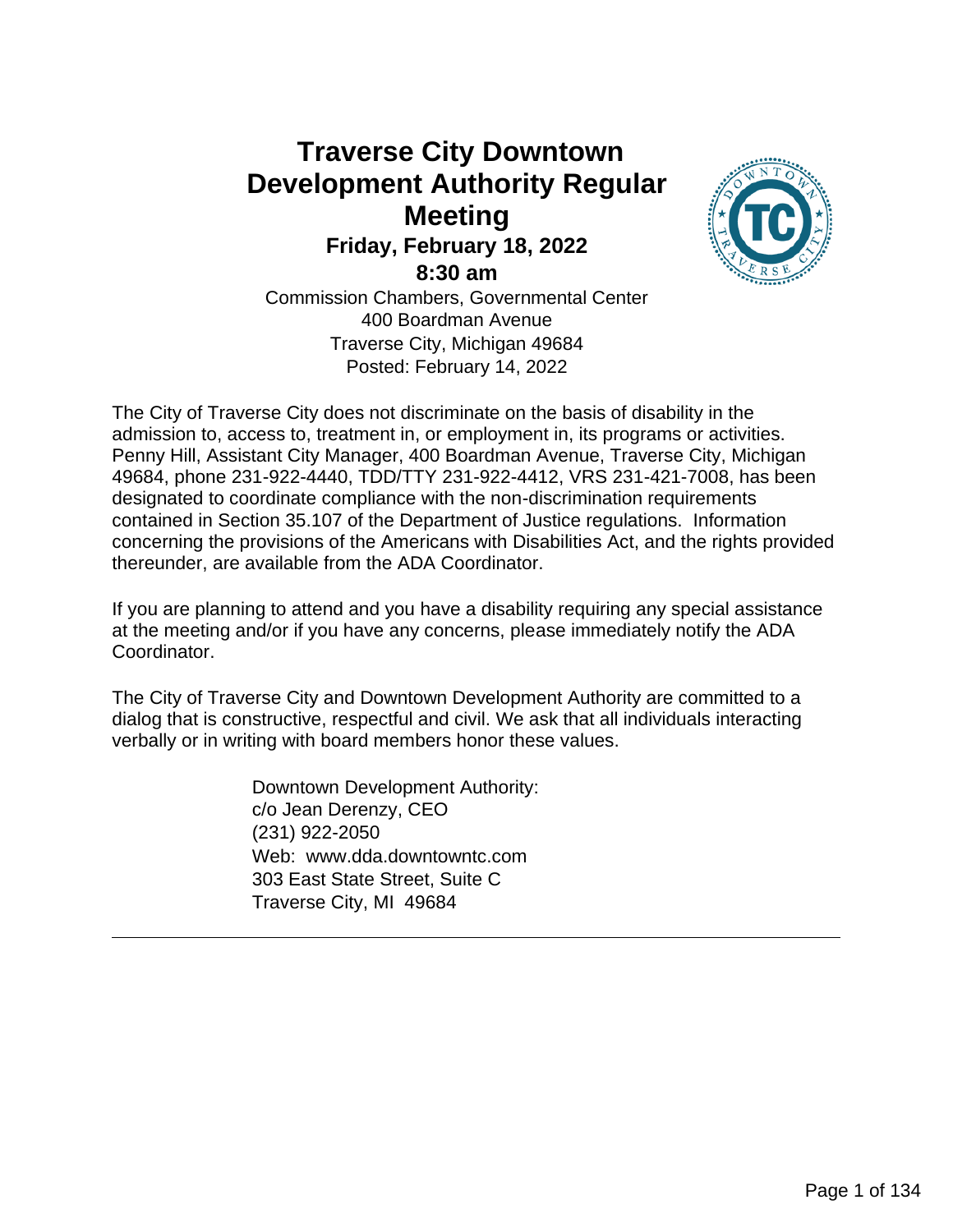## **Welcome to the Traverse City Downtown Development Authority meeting**

# **Agenda**

Page

#### **1. CALL TO ORDER**

#### **2. ROLL CALL**

#### **3. REVIEW AND APPROVAL OF AGENDA**

A.

Consideration of approving the agenda as presented.

#### **4. CONSENT CALENDAR**

*The purpose of the consent calendar is to expedite business by grouping non-controversial items together to be dealt with by one DDA Board motion without discussion. Any member of the DDA Board, staff or the public may ask that any item on the consent calendar be removed therefrom and placed elsewhere on the agenda for individual consideration by the DDA Board; and such requests will be automatically respected. If an item is not removed from the consent calendar, the action noted in parentheses on the agenda is approved by a single DDA Board action adopting the consent calendar.*

A.

B.

7 - 13

Consideration of approving the minutes of the January 21, 2022 Downtown Development Authority Board of Directors meeting (approval recommended) (Jean Derenzy) Downtown Development Authority Regular Meeting - 21 Jan 2022 -

Minutes - PDF

 $15 -$ 25

Consideration of approving Financial Reports and disbursements for DDA, TIF 97, Old Town TIF, Parking and Arts Commission for January 2022. (Approval recommended) (Jean Derenzy, Harry Burkholder, Nicole VanNess)

DDA General, TIF 97 & Old Town TIF January 2022 Financials - PDF TC Parking Services January 2022 Financials - PDF TC Arts Commission January 2022 Financials - PDF

 $C.$  27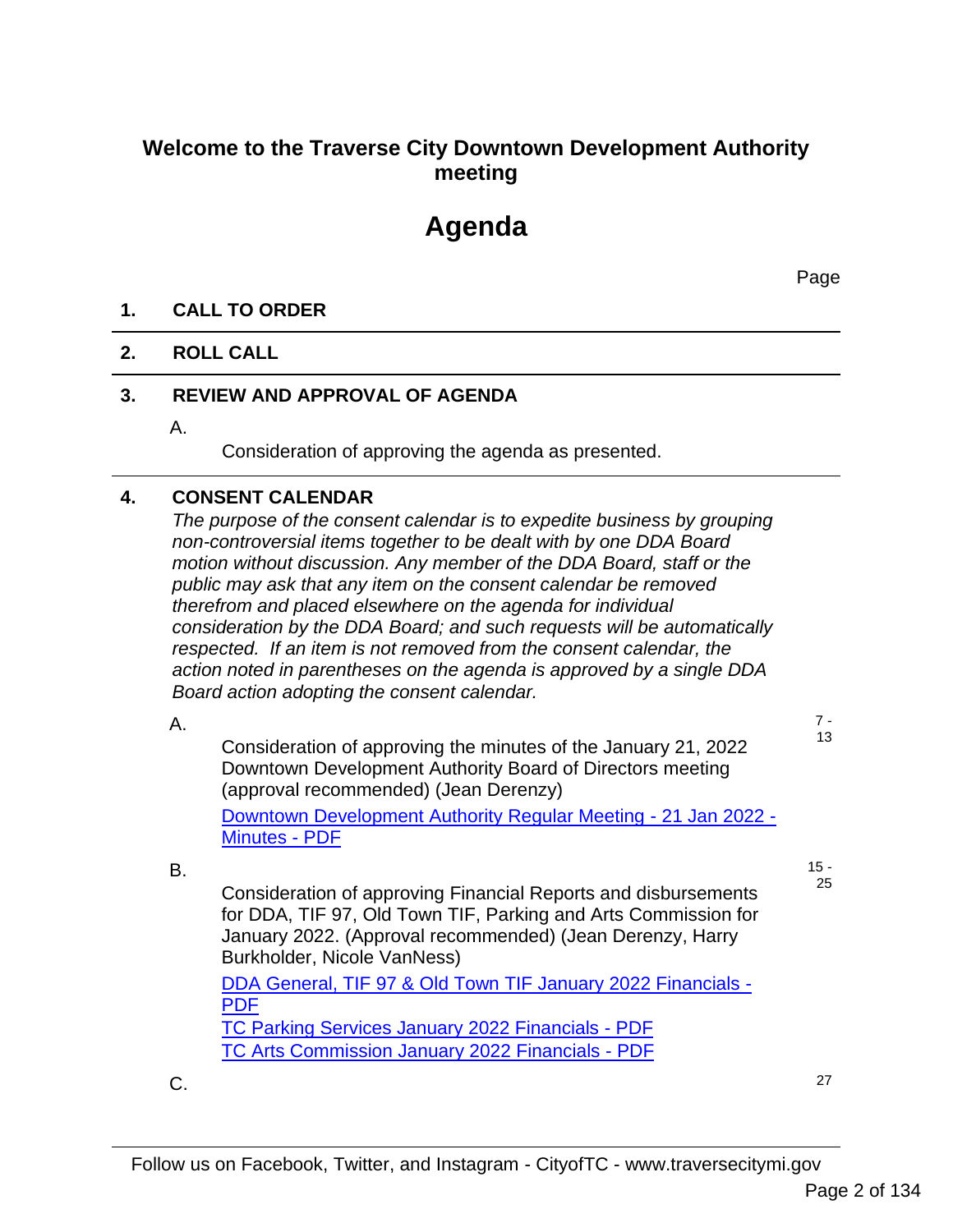|    |    | Arts Commission Budget Adjustment (approval recommended)<br>(Jean Derenzy, Harry Burkholder)                                                                    |        |
|----|----|-----------------------------------------------------------------------------------------------------------------------------------------------------------------|--------|
|    |    | <b>Arts Commission Budget Adjustments Memo (Jean Derenzy, Harry</b>                                                                                             |        |
|    |    | <b>Burkholder) - PDF</b>                                                                                                                                        |        |
|    | D. |                                                                                                                                                                 | 29     |
|    |    | Appointment to Farmer's Market Advisory Board (approval<br>recommended) (Gabe Schneider)                                                                        |        |
|    |    | <b>Appointment to Farmer's Market Advisory Board (Gabe Schneider)</b>                                                                                           |        |
|    |    | - PDF                                                                                                                                                           |        |
| 5. |    | <b>ITEMS REMOVED FROM CONSENT CALENDAR</b>                                                                                                                      |        |
| 6. |    | <b>SPECIAL ORDER OF BUSINESS</b>                                                                                                                                |        |
|    | Α. |                                                                                                                                                                 | 31     |
|    |    | Informational Bi-Annual Report to Community (MCL 125.4910(4))<br>(Jean Derenzy)                                                                                 |        |
|    |    | <b>Informational Bi-Annual Report to Community Memo (Jean</b><br>Derenzy) - PDF                                                                                 |        |
|    | Β. |                                                                                                                                                                 | $33 -$ |
|    |    | Presentation of Year Ending June 30, 2021 Downtown<br>Development Authority Audit (approval reccomended) (Jean<br>Derenzy)                                      | 66     |
|    |    | <b>Year Ending June 30, 2021 Downtown Development Authority</b><br><b>Audit Memo (Jean Derenzy) - PDF</b>                                                       |        |
|    |    | TCDDA audit 2021 - PDF                                                                                                                                          |        |
|    | C. |                                                                                                                                                                 | $67 -$ |
|    |    | Overview of Bridge Construction in 2022                                                                                                                         | 82     |
|    |    | Bridge Construction in 2022 Memo (Jean Derenezy) - PDF                                                                                                          |        |
|    |    | <b>Tim Lodge Presentation - PDF</b>                                                                                                                             |        |
|    | D. |                                                                                                                                                                 | $83 -$ |
|    |    | Overview of TART Trail Planning Conceptual Design (Grandview<br>Parkway Division to Garfield) (Jean Derenzy, Shawn Winter City<br>Planner, Julie Clark TART ED) | 95     |
|    |    | <b>TART Trail Planning Conceptual Design Overview Memo (Jean</b><br>Derenzy) - PDF                                                                              |        |
|    |    | <b>TART Trail Concept - Division to Garfield - PDF</b>                                                                                                          |        |
| 7. |    | <b>NEW BUSINESS</b>                                                                                                                                             |        |

 $A.$  97 -97 -<br>99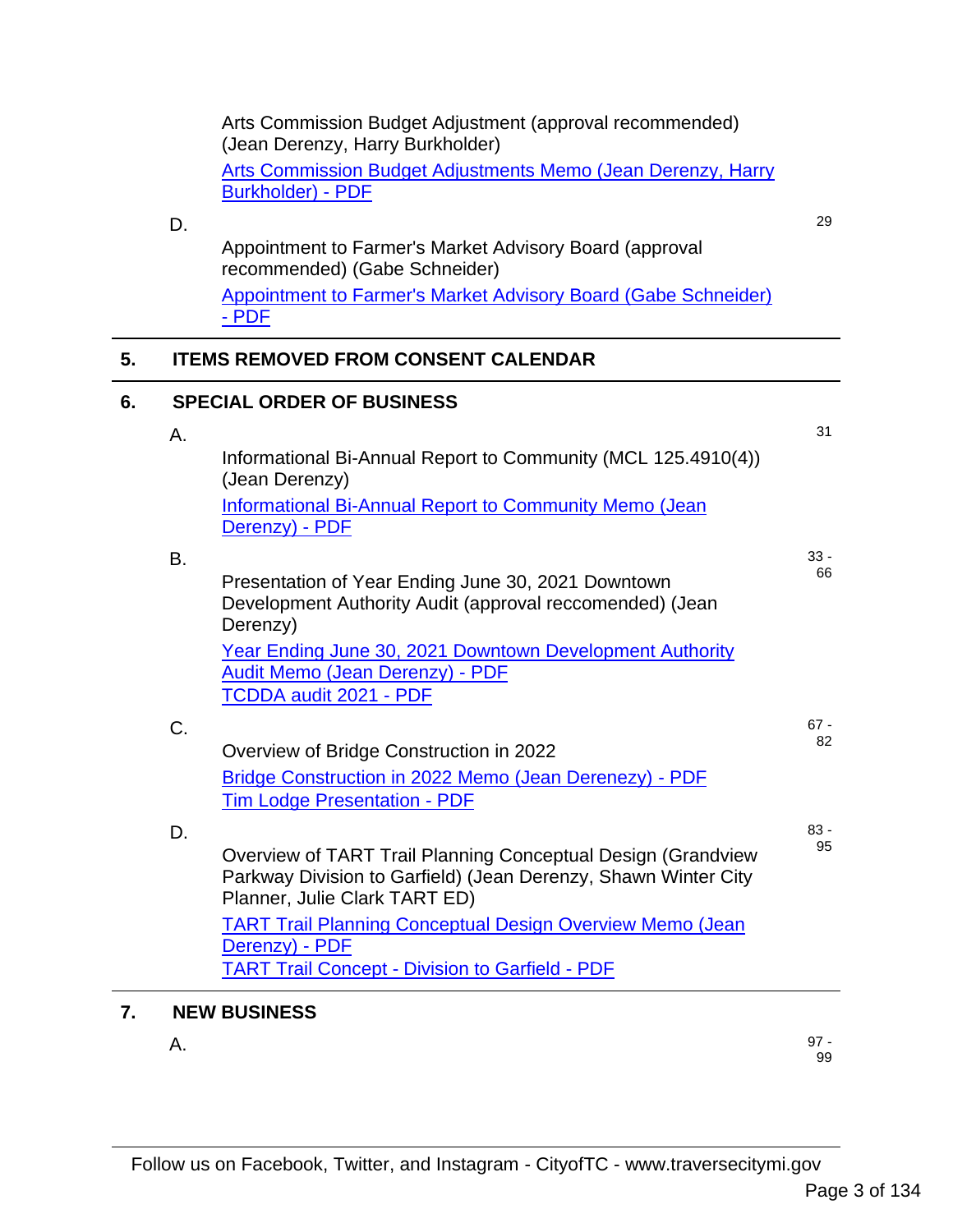|     | В. | Consideration to Enter into Contract with Inform for 100/200 Block<br>of Lower Boardman (approval recommended) (Jean Derenzy,<br>Interview Committee)<br>100-200 Block of Lower Boardman - Inform Consideration Memo<br>(Jean Derenzy, Interview Committee)- PDF<br>Consideration of Applying for USDA Grant Retail Incubator Project<br>(\$80,000 application) (approval recommended) (Jean Derenzy) | $101 -$<br>105 |
|-----|----|-------------------------------------------------------------------------------------------------------------------------------------------------------------------------------------------------------------------------------------------------------------------------------------------------------------------------------------------------------------------------------------------------------|----------------|
|     |    | <b>Application for USDA Grant Retail Incubator Project Memo (Jean</b><br>Derenzy) - PDF<br>DDA Retail Incubator Budget for USDA Grant - Draft - PDF<br><b>Retail Incubator Resolution - PDF</b>                                                                                                                                                                                                       |                |
| 8.  |    | <b>CEO REPORT</b>                                                                                                                                                                                                                                                                                                                                                                                     |                |
|     | А. | Project Updates (Jean Derenzy)<br>Project Updates (Jean Derenzy) - PDF                                                                                                                                                                                                                                                                                                                                | $107 -$<br>108 |
| 9.  |    | <b>STAFF REPORTS</b>                                                                                                                                                                                                                                                                                                                                                                                  |                |
|     | А. | Downtown Experience Coordinator Report (Abby Taylor)<br>Downtown Experience Coordinator Report (Abby Taylor) - PDF                                                                                                                                                                                                                                                                                    | $109 -$<br>110 |
|     | Β. | Communications and Outreach Director Report (Art Bukowski)<br>Communications and Outreach Director Report (Art Bukowski) -<br><b>PDF</b>                                                                                                                                                                                                                                                              | $111 -$<br>112 |
| 10. |    | <b>RECEIVE AND FILE</b>                                                                                                                                                                                                                                                                                                                                                                               |                |
|     | Α. | Parking Advisory Board Update (Scott Hardy)<br><b>Parking Advisory Board Update Memo (Scott Hardy) - PDF</b>                                                                                                                                                                                                                                                                                          | 113            |
|     | В. | Arts Commission Update (Steve Nance, Harry Burkholder)<br><b>Arts Commission Project Updates Memo (Steve Nance, Harry</b><br><b>Burkholder) - PDF</b>                                                                                                                                                                                                                                                 | 115            |
|     | C. | <b>Transportation Mobility Director Report (Nicole VanNess)</b><br><b>Transportation Mobility Director Report (Nicole VanNess) - PDF</b>                                                                                                                                                                                                                                                              | 117            |
|     | D. | Brookings Institute Article - Downtown Traverse City                                                                                                                                                                                                                                                                                                                                                  | $119 -$<br>129 |

Follow us on Facebook, Twitter, and Instagram - CityofTC - www.traversecitymi.gov